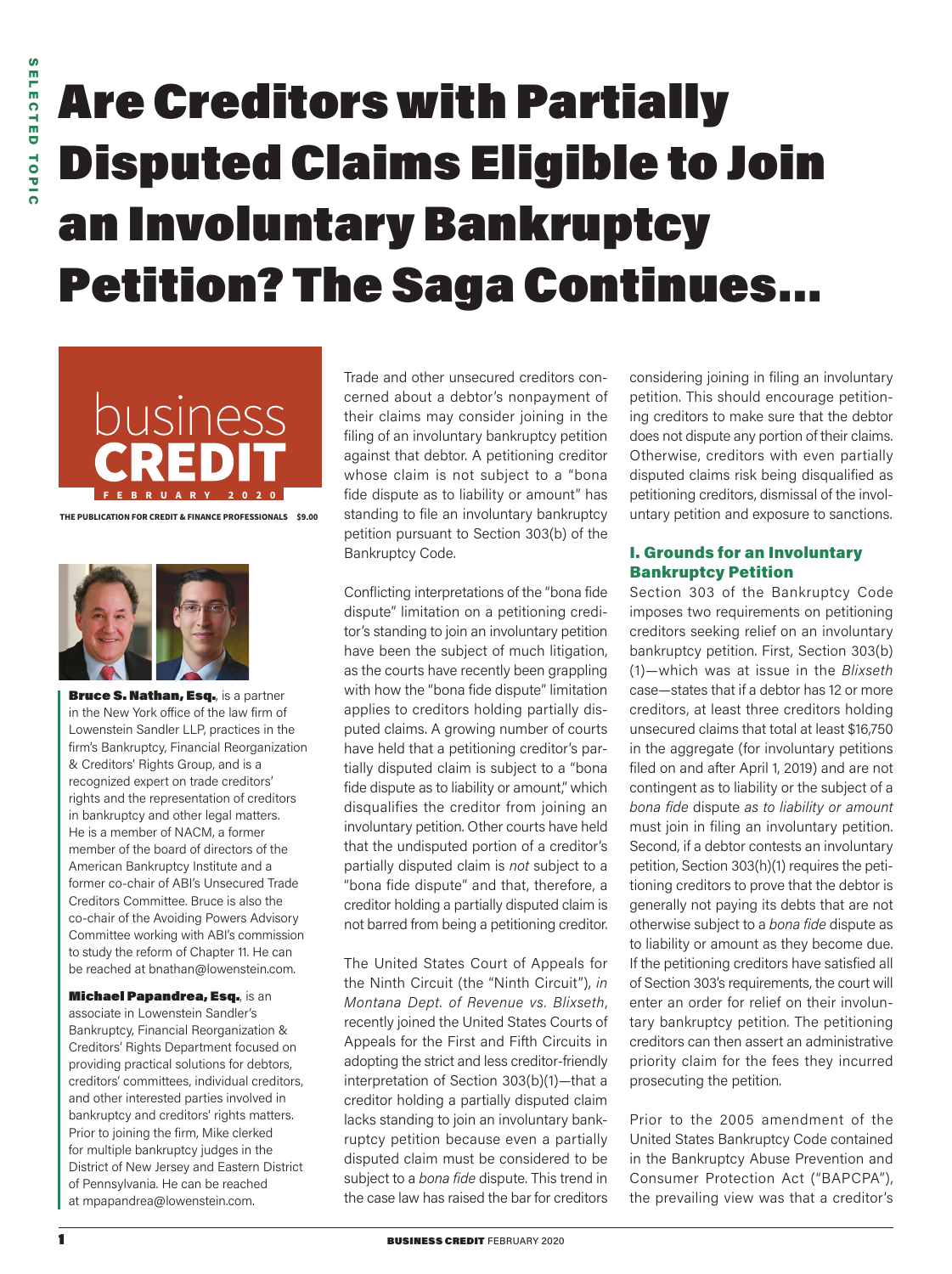partially disputed claim is not subject to a "bona fide dispute" that disqualifies the creditor from seeking involuntary bankruptcy relief as long as some portion of the claim was undisputed. This rule was based on Congress' stated intent that the purpose of Section 303(b)(1)'s limitation was "to prevent creditors from using involuntary bankruptcy as a club to coerce a debtor to pay debts as to which the debtor, in good faith, had legitimate defenses."

BAPCPA amended Section 303(b)(1) to require that petitioning creditors' claims cannot be subject to a *bona fide* dispute "*as to liability or amount*." This change has prompted courts to question the eligibility of petitioning creditors whose claims are partially disputed and has led to conflicting court rulings. Some courts have held that BAPCPA had substantively changed Section 303(b)(1) to treat any partially disputed claim as subject to a *bona fide* dispute (because the claim is disputed as to its amount), disqualifying a creditor asserting a partially disputed claim from joining in an involuntary petition regardless of how small the disputed portion of the claim may be. Other courts have viewed BAPCPA's amendment of Section 303(b)(1) as merely clarifying prior legislative intent to focus primarily on liability issues regarding petitioning creditors' claims and not preclude creditors with partially disputed claims from seeking involuntary bankruptcy relief.

A bankruptcy court's dismissal of an involuntary petition poses great risks for petitioning creditors. If a debtor successfully contests and obtains dismissal of an involuntary bankruptcy petition, the debtor can assert a broad range of damage claims against the petitioning creditors. These claims, set forth in Bankruptcy Code Section 303(i), are designed to compensate a debtor for the serious harm that an improperly filed involuntary petition may cause and discourage petitioning creditors from joining a frivolous involuntary petition. The bankruptcy court could require the petitioning creditors to pay a debtor's reasonable attorneys' and other professional fees and the costs incurred in contesting the petition. The bankruptcy court could also award the debtor compensatory damages for its actual losses incurred as a result of the involuntary filing and, in the

most egregious cases, punitive damages, if the court finds that the petitioning creditors had acted in bad faith.

### II. *Blixseth*'s Facts and Procedural History

In July 2009, the Montana Department of Revenue ("MDOR") assessed over \$50 million in taxes, penalties, and interest, including approximately \$9 million in tax adjustments for the 2004 tax year, against Timothy Blixseth in connection with numerous "audit issues" identified during a tax audit MDOR had conducted. After an informal review process with MDOR (that resulted in MDOR modestly adjusting its original audit assessment), Blixseth filed a complaint before the Montana State Tax Appeals Board disputing all but one of the audit issues raised by MDOR; Blixseth had conceded that he owed approximately \$215,000 in connection with one of the audit issues related to MDOR's multi-million-dollar audit assessment for the 2004 tax year.

In April 2011, MDOR, joined by the Idaho State Tax Commission ("ISTC"), the California Franchise Tax Board (the "CFTB") and, thereafter, Yellowstone Club Liquidating Trust ("Yellowstone"), as petitioning creditors, commenced an involuntary Chapter 7 bankruptcy case against Blixseth. Each of the state entities asserted claims on account of unpaid taxes and associated penalties and interest. Notably, MDOR asserted only a \$219,258 claim, which was based solely on the undisputed portion of MDOR's seven-figure claim for the 2004 tax year—*i.e.*, the taxes, penalties, and interest purportedly flowing from the sole audit issue Blixseth had conceded.

Blixseth moved to dismiss the bankruptcy proceedings, arguing that the petitioning creditors' claims were each subject to a *bona fide* dispute and, therefore, the petitioning creditors lacked standing under Section 303(b)(1) to join in the filing of their involuntary petition. Following an evidentiary hearing, the bankruptcy court converted Blixseth's motion to dismiss the involuntary petition into a motion for summary judgment, and granted the motion.

The bankruptcy court first ruled that Blixseth had more than 12 creditors. Therefore, pursuant to Section 303(b), at least three qualifying petitioning creditors were required for the involuntary bankruptcy case to proceed. The bankruptcy court then held that three of the four petitioning creditors' (MDOR's, ISTC's, and CFTB's) claims were subject to *bona fide* dispute pursuant to Section 303(b)(1) and, therefore, these creditors lacked standing to join the involuntary petition. While Yellowstone may have had standing based on an undisputed claim, the presence of one petitioning creditor is not enough to satisfy Section 303(b)'s requirements and therefore was not sufficient to justify going forward on the involuntary petition.

The bankruptcy court noted that Section 303(b)(1) "should be construed to disqualify petitioning claims based on any *bona fide* dispute as to amount, even if some 'portion' of the claim is undisputed." Specifically, with respect to MDOR, the bankruptcy court explained that "a taxing entity generally has but one claim for each calendar year" and MDOR could not create a separate liability for the sole tax issue that Blixseth had conceded with respect to the 2004 assessment. As a result, the bankruptcy court concluded that MDOR's claim was subject to a *bona fide* dispute, notwithstanding that approximately \$200,000 of MDOR's claim was undisputed, because Blixseth disputed the remaining multi-million-dollar liability asserted by MDOR for the 2004 tax year.

MDOR then appealed to the district court, which affirmed the bankruptcy court's decision. The district court also held that a creditor with a partially disputed claim cannot be a petitioning creditor, even if the undisputed portion of its claim exceeds the statutory threshold amount. The court concluded that Section 303(b)(1) is unambiguous, and must be interpreted and applied based on its plain meaning. The court refused to read a materiality provision into Section 303(b)(1) as that would allow a creditor to participate in an involuntary petition where the debtor disputed a portion of the creditor's claim—regardless of the amount—notwithstanding Section 303(b)(1)'s requirement that no petitioner's claim can be subject to a *bona fide* dispute as to amount.

MDOR then appealed to the Ninth Circuit.